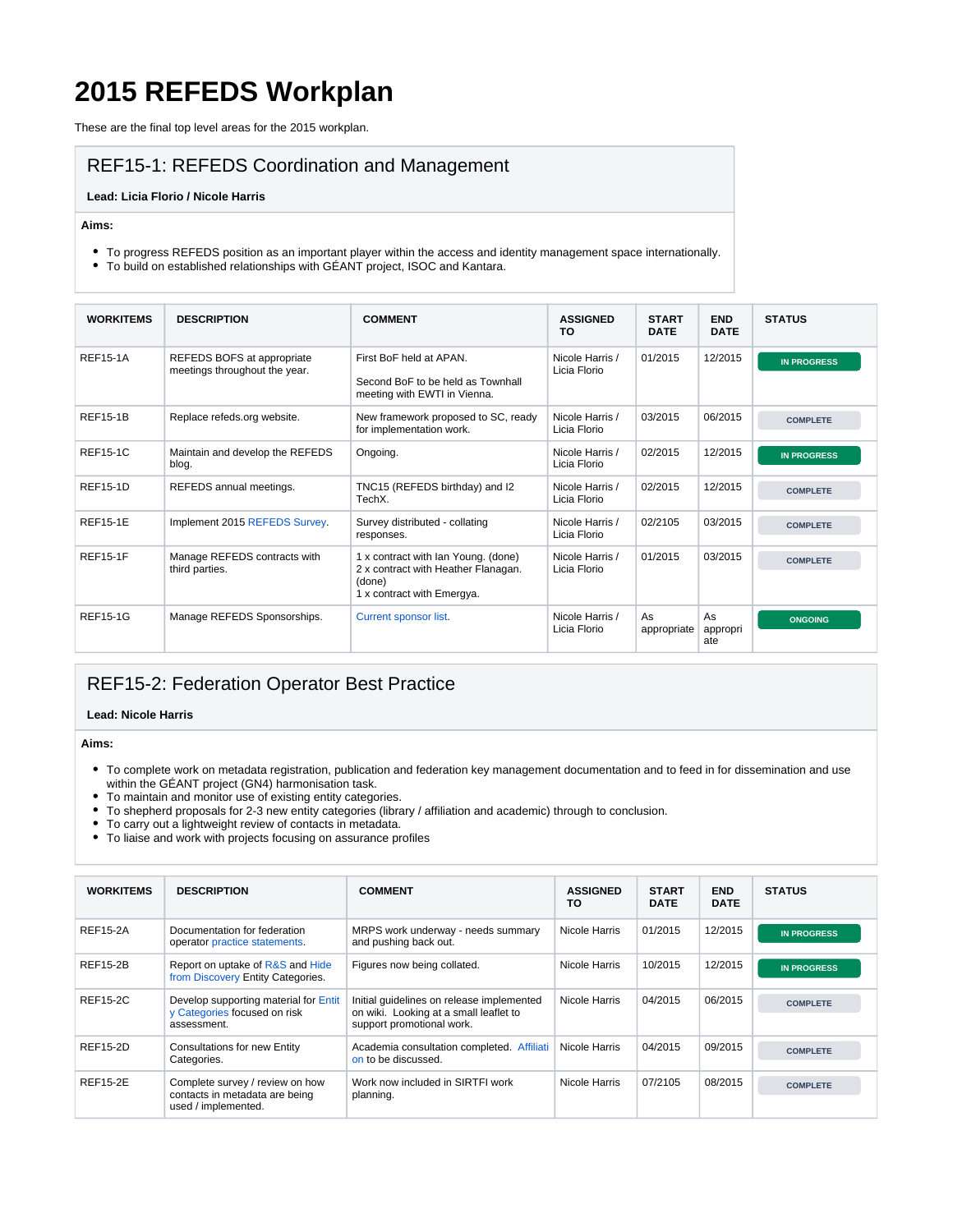### REF15-3: Virtual Organisations and Groups

#### **Lead: Licia Florio**

#### **Aims:**

- To provide supporting material for organisations carrying out a needs assessment for VO / group management usage.
- To support the standardisation of namespace usage by VOs / attribute authorities.

| <b>WORKITEMS</b> | <b>DESCRIPTION</b>                                                | <b>COMMENT</b>                                                    | <b>ASSIGNED</b><br>TO | <b>START</b><br><b>DATE</b> | <b>END</b><br><b>DATE</b> | <b>STATUS</b>      |
|------------------|-------------------------------------------------------------------|-------------------------------------------------------------------|-----------------------|-----------------------------|---------------------------|--------------------|
| <b>REF15-3A</b>  | Update of VO / group management<br>needs assessment documents.    | Available on the REFEDS wiki.                                     | Heather<br>Flanagan   | 04/2015                     | 12/2015                   | <b>COMPLETE</b>    |
| <b>REF15-3B</b>  | VO / Groups Problem Statement<br>Document                         | Overview presented at Cleveland<br>meeting, paper to be prepared. | Heather<br>Flanagan   | 04/2015                     | 12/2015                   | <b>IN PROGRESS</b> |
| <b>REF15-3C</b>  | Value Proposition of federations for<br>VO <sub>s</sub> document. | Draft available on REFEDS wiki.<br>Seeking further commentary.    | Heather<br>Flanagan   | 04/2015                     | 12/2015                   | <b>IN PROGRESS</b> |
| REF15-3D         | 3 x conference call to discuss<br>namespace requirements.         | Work postponed until 2016.                                        | Licia Florio          | 04/2015                     | 12/2015                   | <b>POSTPONED</b>   |
| <b>REF15-3E</b>  | Draft proposal on standardising<br>namespace for groups.          | Work postponed until 2016.                                        | Licia Florio          | 04/2105                     | 12/2015                   | <b>POSTPONED</b>   |

### REF15-4: REFEDS Services and Monitoring.

#### **Lead: Licia Florio**

**Aims:**

- To provide support for existing REFEDS pilots as well as for the new ones
- To define a lightweight process for federation operators to work together on incident response management

| <b>WORKITEMS</b> | <b>DESCRIPTION</b>                 | <b>COMMENT</b>                                                                                                                               | <b>ASSIGNED</b><br>ΤО           | <b>START</b><br><b>DATE</b> | <b>END</b><br><b>DATE</b> | <b>STATUS</b>      |
|------------------|------------------------------------|----------------------------------------------------------------------------------------------------------------------------------------------|---------------------------------|-----------------------------|---------------------------|--------------------|
| <b>REF15-4A</b>  | <b>REEP</b><br>Operations.         | New contract with Emergya delivered, LF working to<br>evaluate deliverables to date and make proposals moving<br>forward.                    | Licia Florio                    | 01/2015                     | 12/2015                   | <b>IN PROGRESS</b> |
| <b>REF15-4B</b>  | Operational<br>version of MET.     | GARR working on final service version, inc updates to MET<br>code and hosting. Need ot put small SLA in place with<br>GARR for availability. | Nicole Harris                   | 02/2015                     | 06/2015                   | <b>COMPLETE</b>    |
| <b>REF15-4C</b>  | Liaison work with<br>Fed Lab.      | Cross GN4-AARC-REFEDS-KANTARA Work area kicked<br>off.<br>Funding proposal to REFEDS received.                                               | Nicole Harris                   | 04/2015                     | 12/2015                   | <b>IN PROGRESS</b> |
| <b>REF15-4D</b>  | Incident<br>Response<br>Framework. | Initial charter and workplan for SIRTFI circulated with<br>stakeholders.<br>Consultation out                                                 | Licia Florio /<br>Nicole Harris | 04/2015                     | 12/2015                   | <b>IN PROGRESS</b> |

### REF15-5: Standards and Harmonisation

#### **Lead: Nicole Harris**

**Aims:**

- To provide support for the development of standards and specifications under the REFEDS banner.
- To pilot specification work to support implementation requirements.
- To put in place structures to ensure specification and schema sustainability.

| <b>WORKITEMS</b><br><b>DESCRIPTION</b><br><b>COMMENT</b> | <b><i><u>\SSIGNED</u></i></b><br>TO | <b>START</b><br><b>DATE</b> | END<br><b>DATE</b> | <b>ATUS</b><br>. . |
|----------------------------------------------------------|-------------------------------------|-----------------------------|--------------------|--------------------|
|----------------------------------------------------------|-------------------------------------|-----------------------------|--------------------|--------------------|